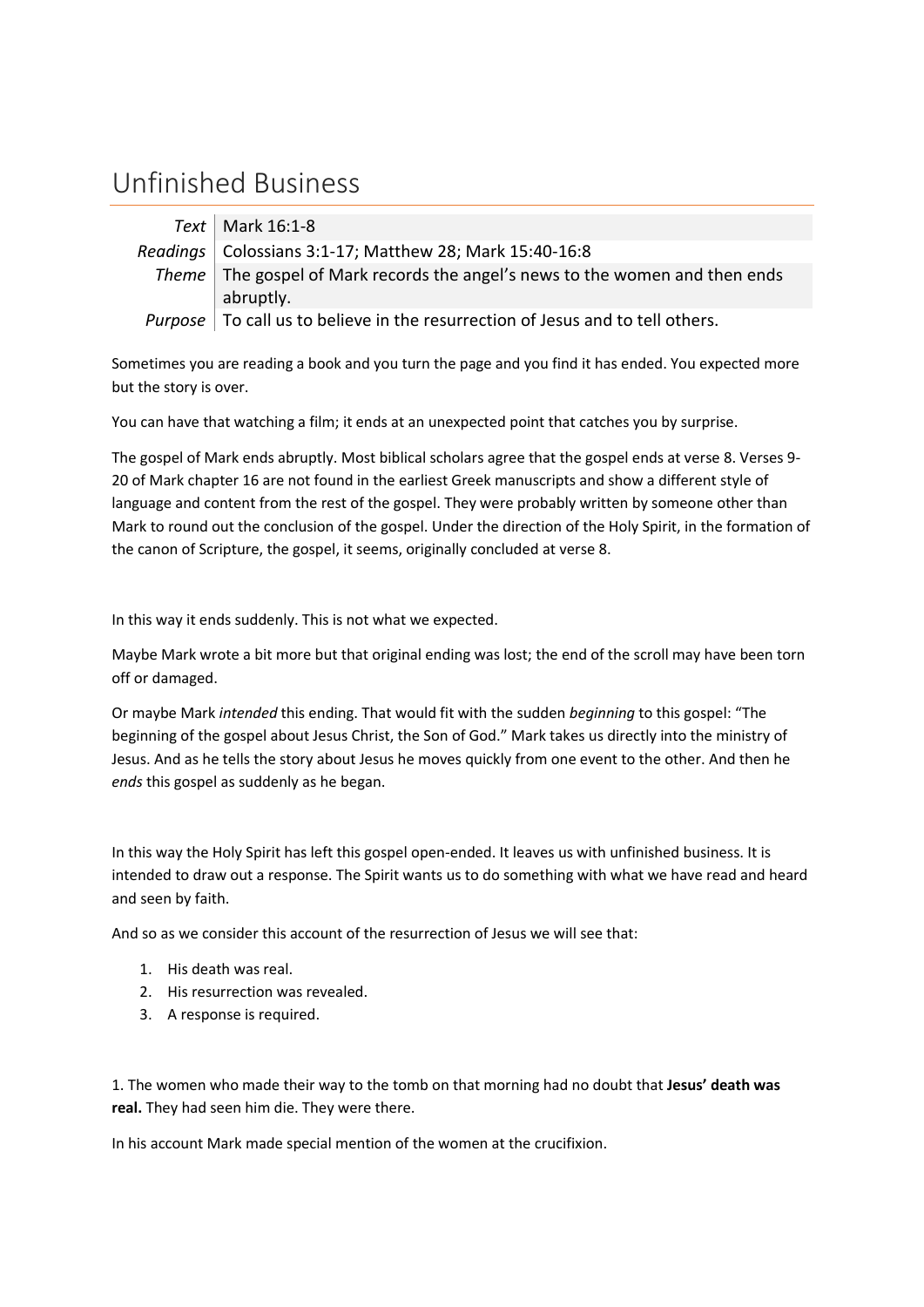In chapter 15:40 he says; "Some women were watching from a distance"; and in verse 41; "Many other women…were also there."

In verse 47 he notes that Mary Magdalene and Mary the mother of Joses saw where his body was laid. They had been there the whole time. They had seen him suffer and had seen him die.

This is worth noting because liberal scholars have tried to explain away the resurrection by claiming that Jesus did not actually die; rather, they say, he was unconscious and while he was in the tomb he came to and then somehow got out.

This, however, goes against everything we know about Roman executions. Jesus had been flogged. Many people died from the flogging alone because of the horrendous injuries and resulting loss of blood.

Then he had been crucified and these women had heard him cry out just before his death and had watched him take his last breath.

They had seen the Roman soldier thrust his spear into Jesus' side to make sure that Jesus was dead; they had seen the blood and water come out, certain evidence of death.

They had watched as his dead body was taken off the cross and wrapped up in linen; and they had followed to see where he was laid. Jesus had died and been buried.

As they made their way to the tomb very early on that morning after the Sabbath they expected to find the lifeless body of Jesus.

They carried spices so they could anoint his body. The Jews didn't embalm bodies as the Egyptians did; rather they were taking spices so the body wouldn't smell so much.

As they went they discussed among themselves how they were going to get into the tomb. They had watched as a very large stone had been rolled in front of the entrance; a stone the size of a cartwheel had been rolled into a groove or a slot in the ground. They knew it would be very difficult for them to move that stone up out of that groove and then push it away.

The women went there expecting to find the body of Jesus in the tomb. Again this is worth noting because another explanation of the resurrection is that the disciples, including the women, *expected Jesus to rise*, and so, *in their minds*, he *did rise*! In other words, the stories about the resurrection were the result of wishful thinking.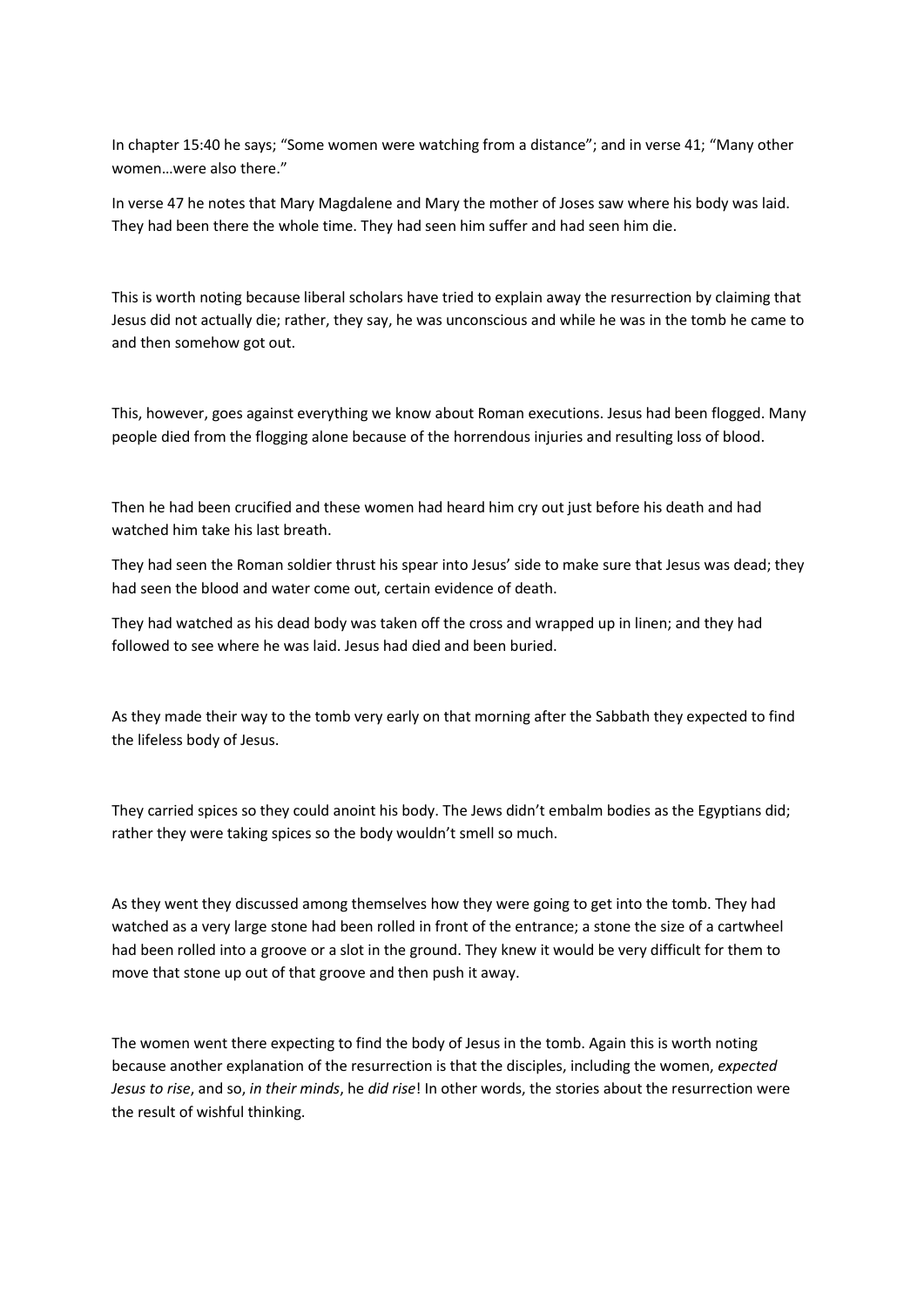But again this does not fit with the gospel accounts. These women did *not* expect Jesus to rise. The resurrection of their Lord was beyond their wildest dreams; it was the last thing they were thinking of. They knew Jesus had really and truly died.

So their belief later was not the result of wishful thinking; it was not a story made up by the early church.

No, their belief was based on the explanation they received from the angel and the evidence that Jesus had indeed been raised.

## **2.** Secondly we note that **his resurrection was revealed**.

When the women got near to the tomb they were surprised, even shocked, to see that the stone had been rolled away. They went in, looking for the body.

Tombs in those days had two rooms. First there was an entrance chamber, then there was a small doorway less than a metre high which went through into the burial chamber itself, which was about two metres square. They went into this burial chamber and noticed a young man in a white robe on the right side.

Notice the detail. Later on the women told Peter what had happened, Peter told Mark, and Mark wrote it all down.

This young man was an angel. We know this from the other gospels and because he gave them a message from Christ.

**The angel confirmed they were in the right place.** (verse 6) "Don't be alarmed", he said. "You are looking for Jesus the Nazarene who was crucified."

Again some have tried to explain away the resurrection story by suggesting that in the semi-darkness of the early morning light the women had gone to *the wrong tomb*. They found it empty and jumped to the conclusion that Jesus had risen.

But the angel confirmed that they were looking for the right person – Jesus the Nazarene, from Galilee – and these women were also Galileans.

He also confirmed what had happened to Jesus – he had been crucified.

They were looking for the right person and they were in the right place.

But he wasn't there anymore! The angel declared; **"He has risen!"**

This is the astounding news of Easter Sunday! This is the most dramatic claim of the Christian faith! Jesus died and then rose again! This is a miracle. This is the most remarkable event that can happen – that someone who was dead should then come to life.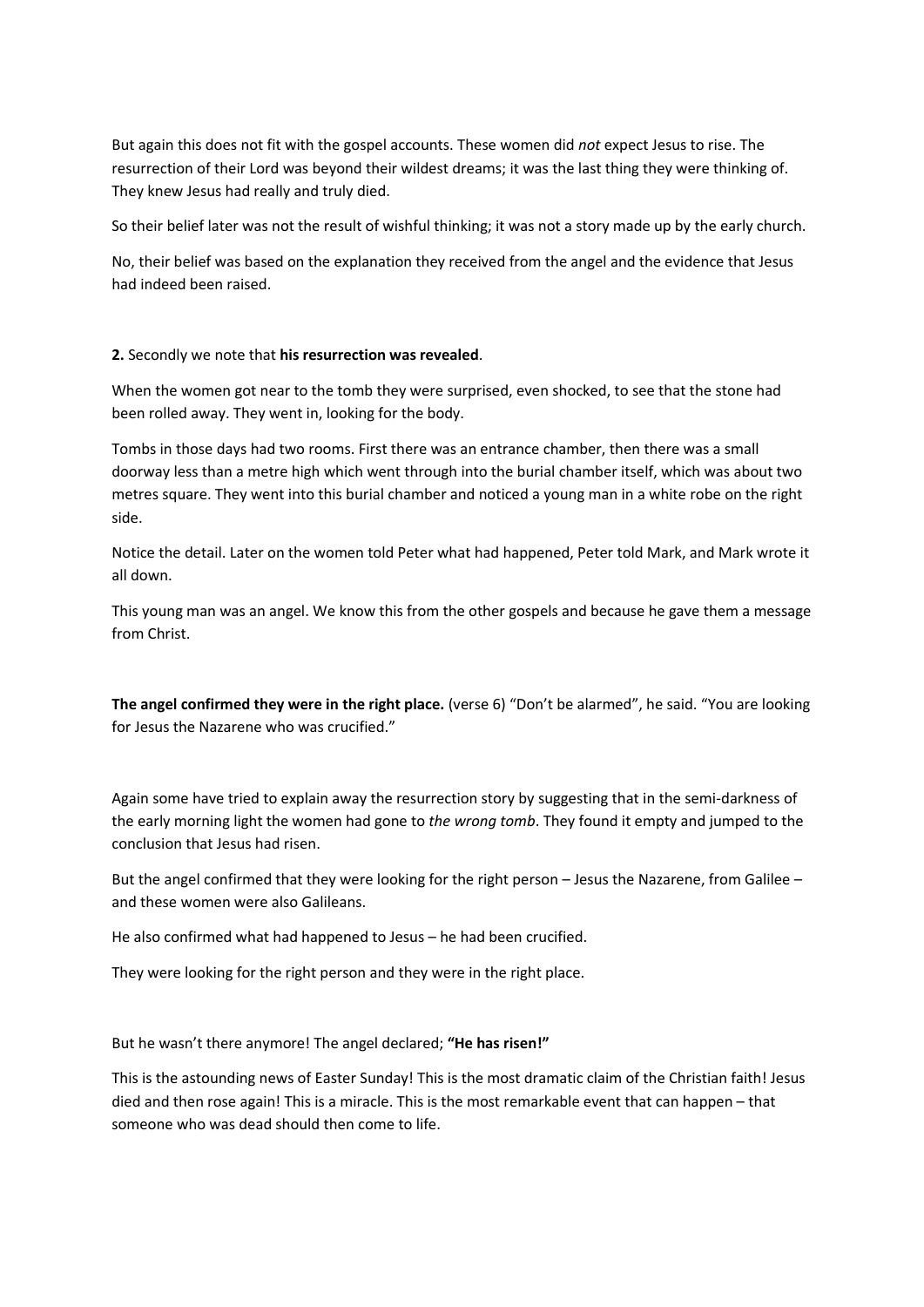Jesus had predicted this and told them in advance, but they had forgotten. So the angel had to explain this to the women.

People have come up with *more explanations* for the empty tomb.

Maybe thieves had come and stolen his body; after all, grave robbery was not uncommon in those days.

Or maybe, as Mary Magdalene thought later, the gardener had come and carried him away (John 20:15).

Or maybe the disciples had come there during the night and had taken the body. The religious leaders had thought of that and had posted a guard to prevent that possibility.

None of these explanations are plausible.

Rather the angel explained the facts; he interpreted the empty tomb; he revealed what had happened – Jesus had risen! It was as simple and remarkable and astounding as that! He was no longer dead but was alive!

The angel then **displayed the evidence:** "See the place where they laid him." The rock shelf was empty. The body of Jesus had gone!

The angel was patient with them.

He could have told them off for being so unbelieving and forgetful.

He could have rebuked them for being foolish women who should have known better.

But he didn't. He was gentle and reassuring. He confirmed the facts and explained the evidence. Jesus' body had been there, on that rock shelf, but he had gone.

## 3. This brings us to the third point because a revelation like this **requires a response.**

The women could not just walk out of here as though nothing has happened. You can't imagine that they would casually walk away saying to each other; "Well that was interesting. We can save our spices for another occasion. We might as well go home and get lunch ready." No, there had to be some reaction, some response.

a. The first reaction in these women was **alarm!**

The word used in verses 5 and 6 is a very strong word and is translated as amazed, astonished, dumbfounded, and frightened!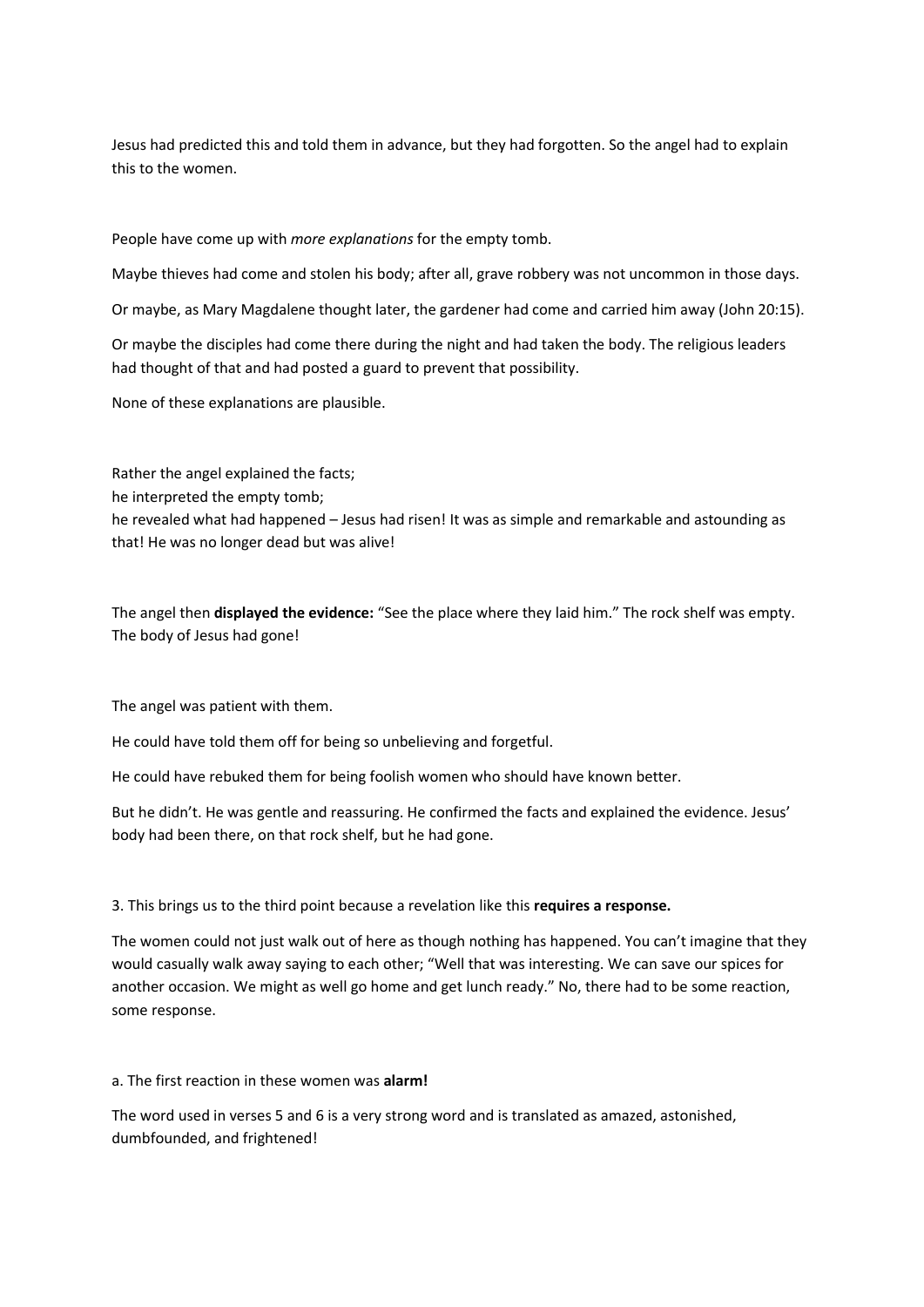In verse 8 we see more of their reaction: They were "trembling and bewildered". The Greek word for bewildered is *ekstasis*, which gives us our English words ecstatic or ecstasy, used most commonly now for a drug. The Greek word literally means to be out of existence; we would say, "to be beside oneself".

Matthew tells us that they "hurried away from the tomb, afraid yet filled with joy." (Matt 28:8). They were scared out of their wits. Dead men don't get up; dead people don't walk out of tombs. This was unexpected and beyond their comprehension. They could not cope with this and so they fled from the tomb in terror and confusion.

This is consistent with the *reaction of others* to Jesus during his ministry.

When he stilled the storm on the Sea of Galilee the disciples were alarmed.

They had the same reaction when he came to them walking on the water, and when he was transfigured before them on the mountain, and when he cast the demons out of the man called Legion. Each time they were amazed, astonished, and afraid!

There ought to be something of this in *our* reaction to Jesus. Too often we are casual or indifferent about the Lord and even about his resurrection. We know the story so well that we are a little "ho-hum" about it all.

But we need to stop and think about this.

We need to recognise the power and majesty of God displayed in the raising for Jesus from the dead!

This is the most astounding event that has taken place in the history of the world! It is right to be startled, awe- struck, astonished and even alarmed!

b. But the reaction the angel wanted to see in the women was to *"***Go and tell his disciples***"*. (Verse 7a)

At first did not tell anyone; (verse 8) they fled from the tomb and "said nothing to anyone, because they were afraid."

Sadly, this is often true of us. We don't say anything to anyone about Jesus. We are afraid of their reactions, of what they might think of us, that they may laugh at us, or think us crazy or fanatical or some religious nut-case.

We know from the other gospels that the women soon got over their fear and hurried on to tell the disciples.